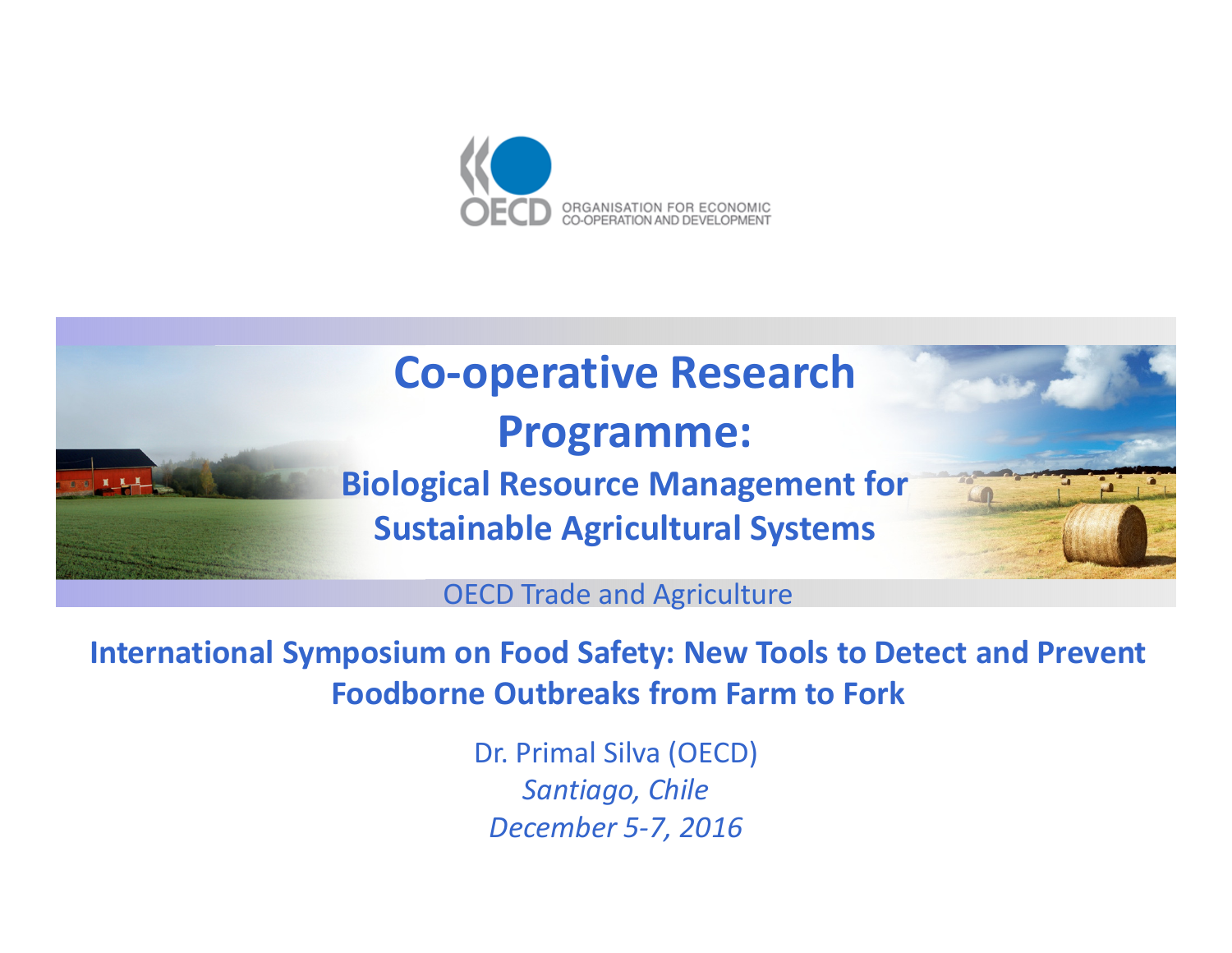

- **34 Member Countries**
- **Committed to Democracy and the market economy**
- **A setting where governments:**
	- o**Compare policy experiences**
	- o**Seek answers to common problems**
	- o**Identify good practice**
	- o**Co-ordinate domestic and international policies**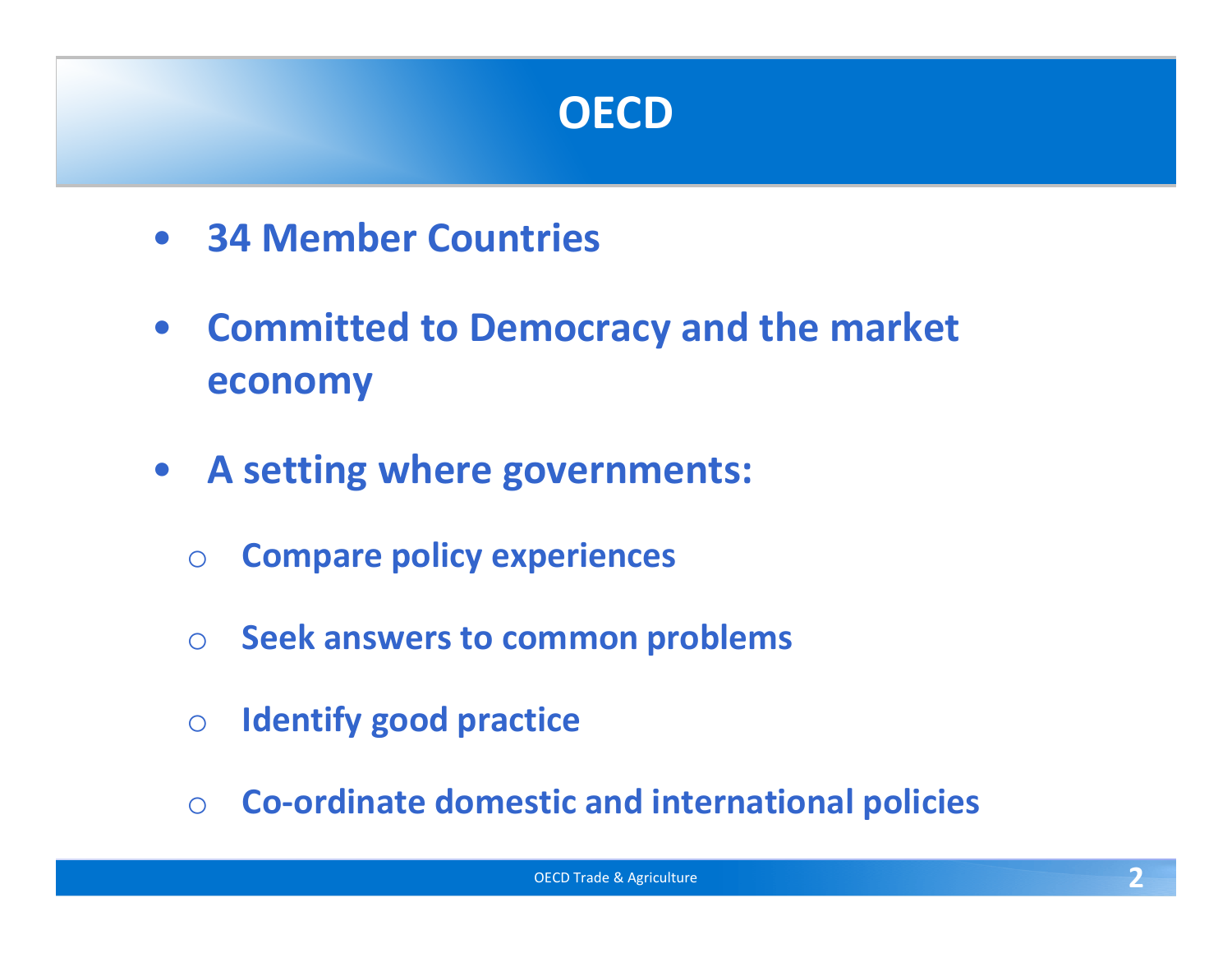#### **Co-operative Research Programme**

- •**Founded in 1978**
- • **By a group of countries who saw the need for a body which would:**
	- $\bigcirc$  **Provide a sound scientific knowledge base to agricultural policy-making**
	- o **Contribute to an informed public debate on current and emerging agri-food issues**
	- $\bigcirc$  **Promote scientific understanding and standards between major regions of OECD**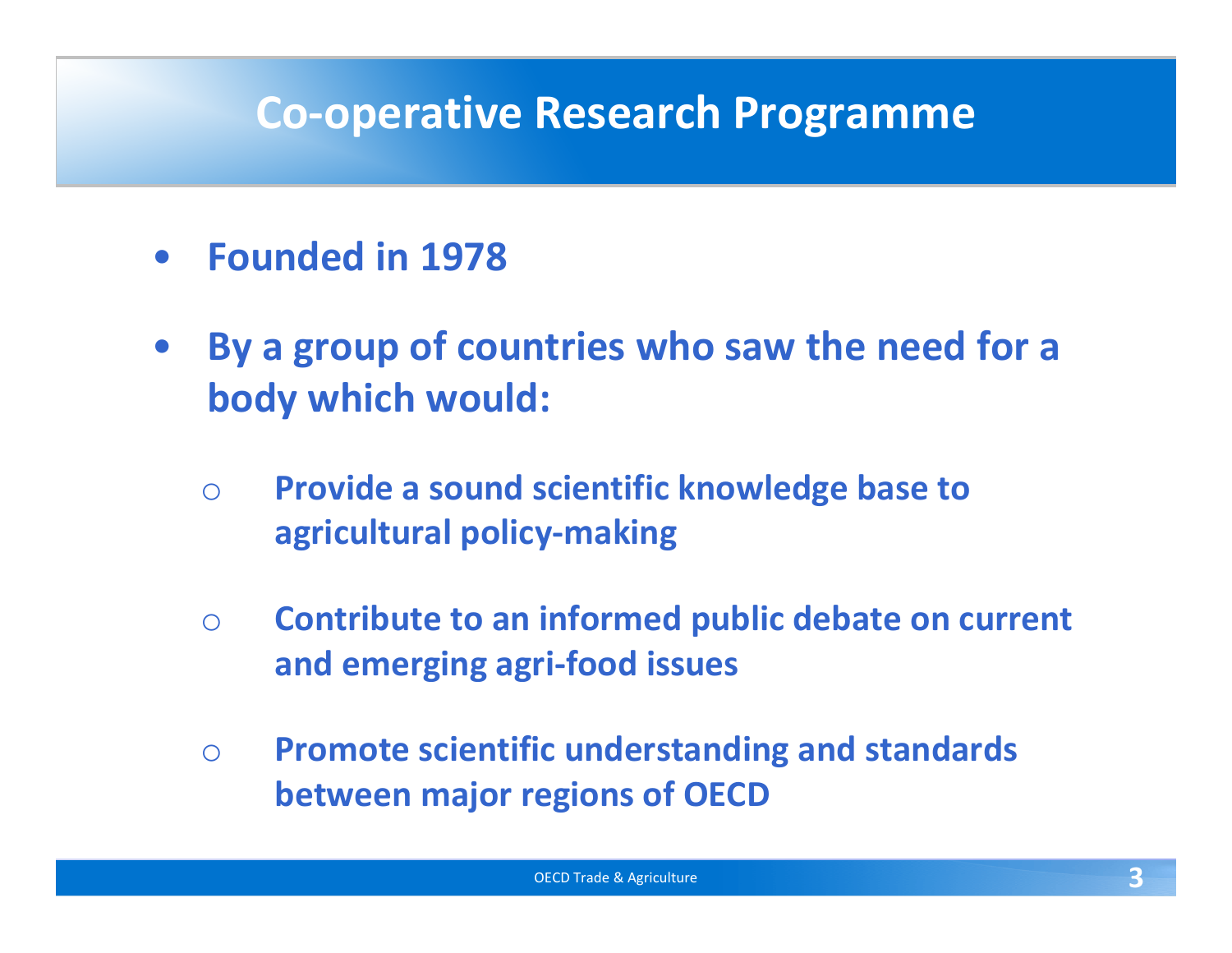### **Member Countries**





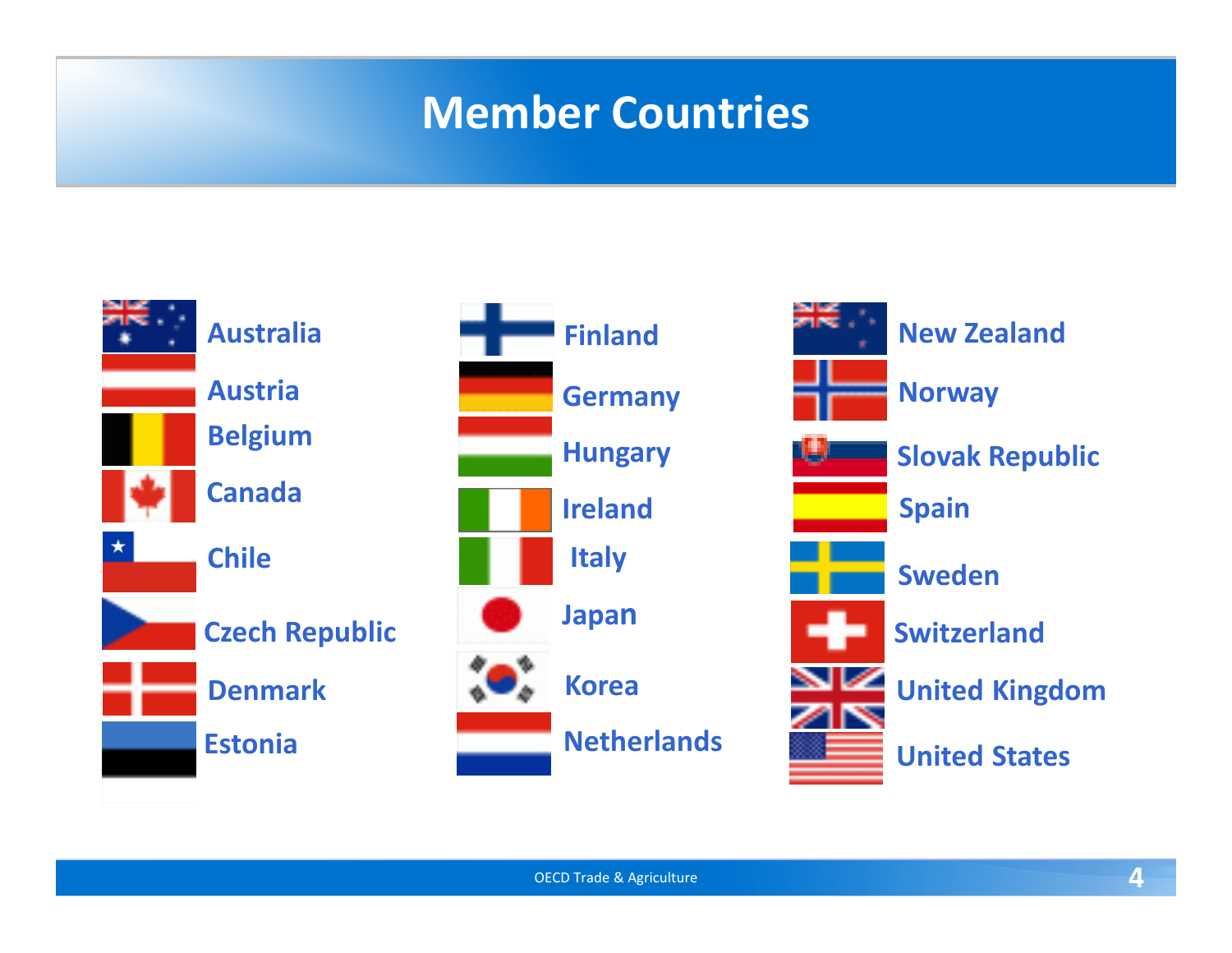## **Programme Activities**

# • **Sponsorship of Conferences & Workshops**

*Provide a stage for informed debate on current & emerging issues in agriculture*

#### $\bullet$ **Research Fellowships**

*Enhance knowledge base and promote scientific understanding between major regions of OECD*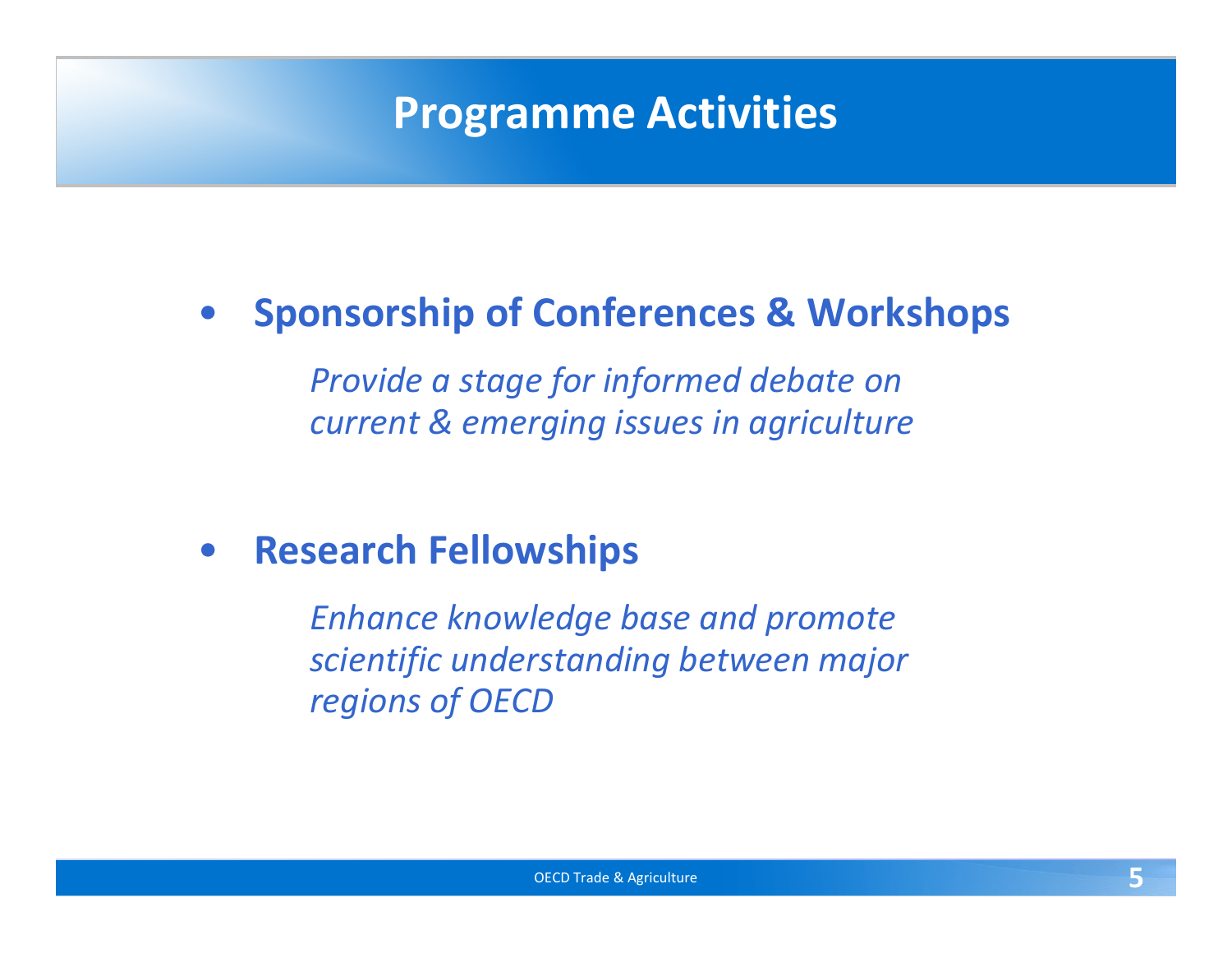### **Research Themes for 2016-2020**

#### **Theme 1: Managing Natural Capital for the Future**

 $\bullet$  Managing natural capital by making secure the availability and managing the quality of natural resources

#### **Theme 2: Managing Risks in a Connected World**

 $\bullet$  Research with anticipating, pre-empting, coping with and managing risks that impact on the potential of agricultural systems to achieve food security

#### **Theme 3: Transformational Technologies and Innovation**

 $\bullet$ Novel and innovative technologies that achieve a step change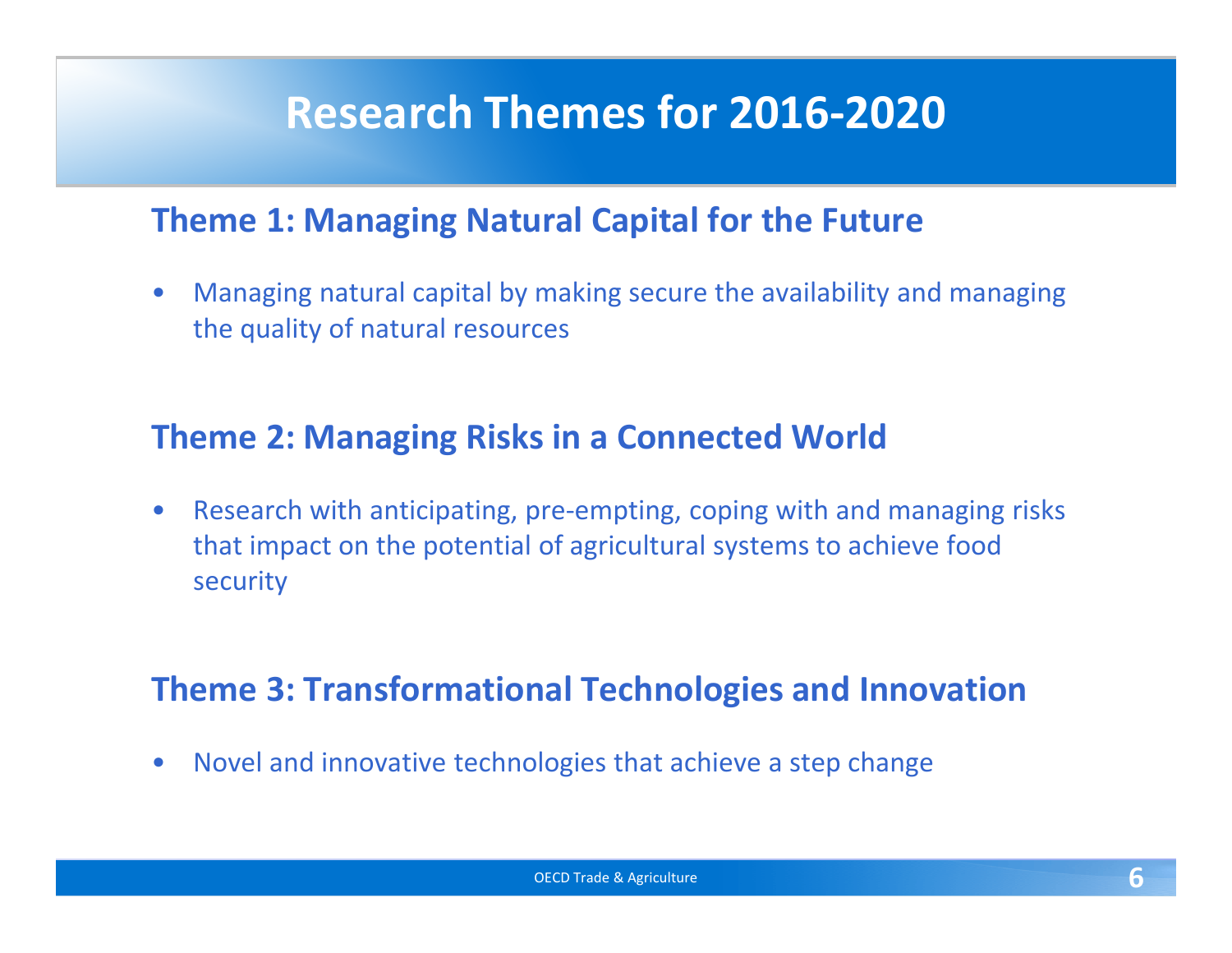### **Selection Criteria for Fellowships and Conferences**

- **Relevance to the OECD themes & potential contributions**
- **Scientific Excellence; focused objectives, innovative outcomes etc.**
- **Scientific Record of Applicant**
- $\bullet$ **Crossing Disciplines**
- $\bullet$ **Impact including dissemination**
- $\bullet$ **Policy relevance**
- $\bullet$  **For Conference only: organization & planned participation**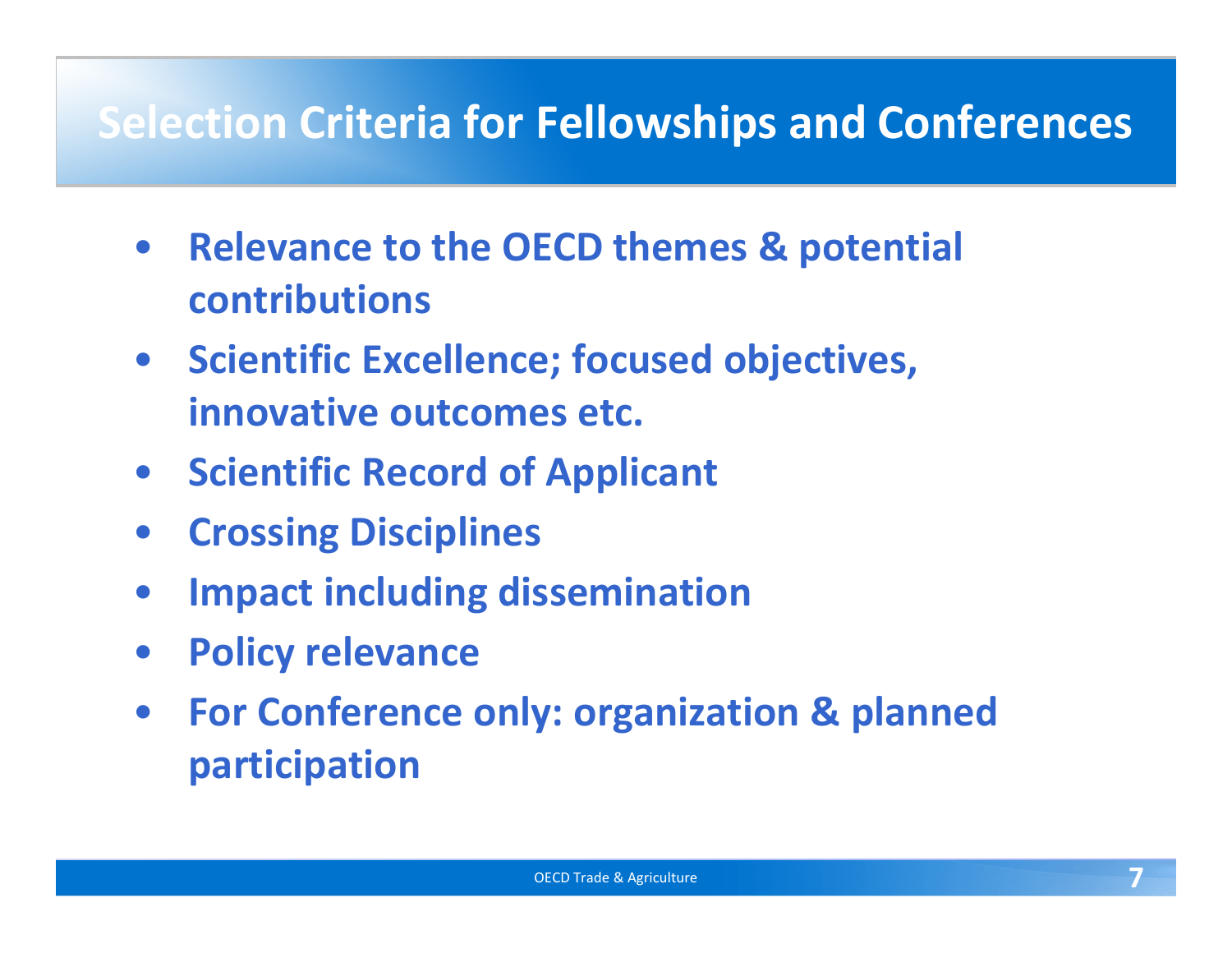# **2016 Conferences**

| <b>Conference Title</b>                                                                                                                          | <b>Dates</b>                      | <b>Location</b>                     |  |
|--------------------------------------------------------------------------------------------------------------------------------------------------|-----------------------------------|-------------------------------------|--|
| (1) Updated Diagnosis and Epidemiology of Animal Prion Diseases for<br><b>Food Safety and Security</b>                                           | 10 May 2016                       | Tokyo, Japan                        |  |
| (2) 7th World Fisheries Congress: Session on Genomics for improved<br>fisheries management and conservation: have the promises been<br>fulfilled | 23-27 May 2016                    | <b>Busan, Korea</b>                 |  |
| (3) Vulnerability of Agricultural Production Networks and Global Food<br><b>Value Chains due to Natural Disasters,</b>                           | 20-24 June<br>2016                | Vienna, Austria                     |  |
| (4) Biological Invasions in Forests, Shepherdstown                                                                                               | 19-21 July 2016                   | <b>West Virginia,</b><br><b>USA</b> |  |
| (5) Genome Editing and the Future of Farming,                                                                                                    | <b>6 September</b><br>2016        | Edinburgh,<br><b>Scotland, UK</b>   |  |
| (6) Virtual Water in Agricultural Products: Quantification, Limitations<br>and Trade Policy                                                      | 14-16<br><b>September</b><br>2016 | Lincoln,<br>Nebraska, USA           |  |
| 8<br><b>OECD Trade &amp; Agriculture</b>                                                                                                         |                                   |                                     |  |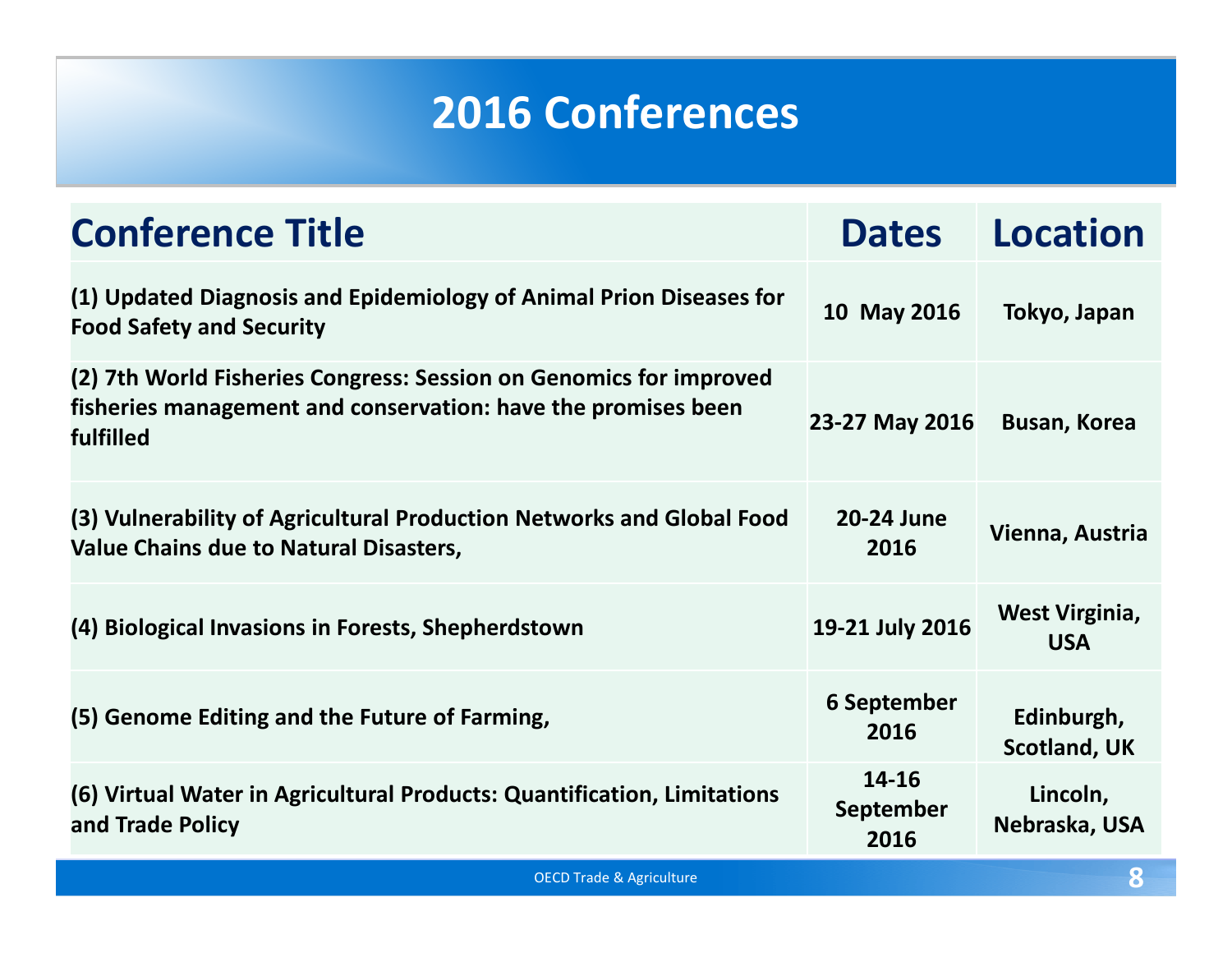# **2016 Conferences**

| <b>Conference Title</b>                                                                                                      | <b>Dates</b>         | <b>Location</b>                        |
|------------------------------------------------------------------------------------------------------------------------------|----------------------|----------------------------------------|
| (7) Environmental release of engineered pests: Building an international<br>governance framework                             | 4-6 October<br>2016  | <b>Raleigh, North</b><br>Carolina, USA |
| (8) International Symposium on Food Safety (ISFS): New Tools to Detect<br>and Prevent Foodborne Outbreaks from Farm to Fork, | 5-7 December<br>2016 | Santiago, Chile                        |
|                                                                                                                              |                      |                                        |
|                                                                                                                              |                      |                                        |
|                                                                                                                              |                      |                                        |
|                                                                                                                              |                      |                                        |
|                                                                                                                              |                      |                                        |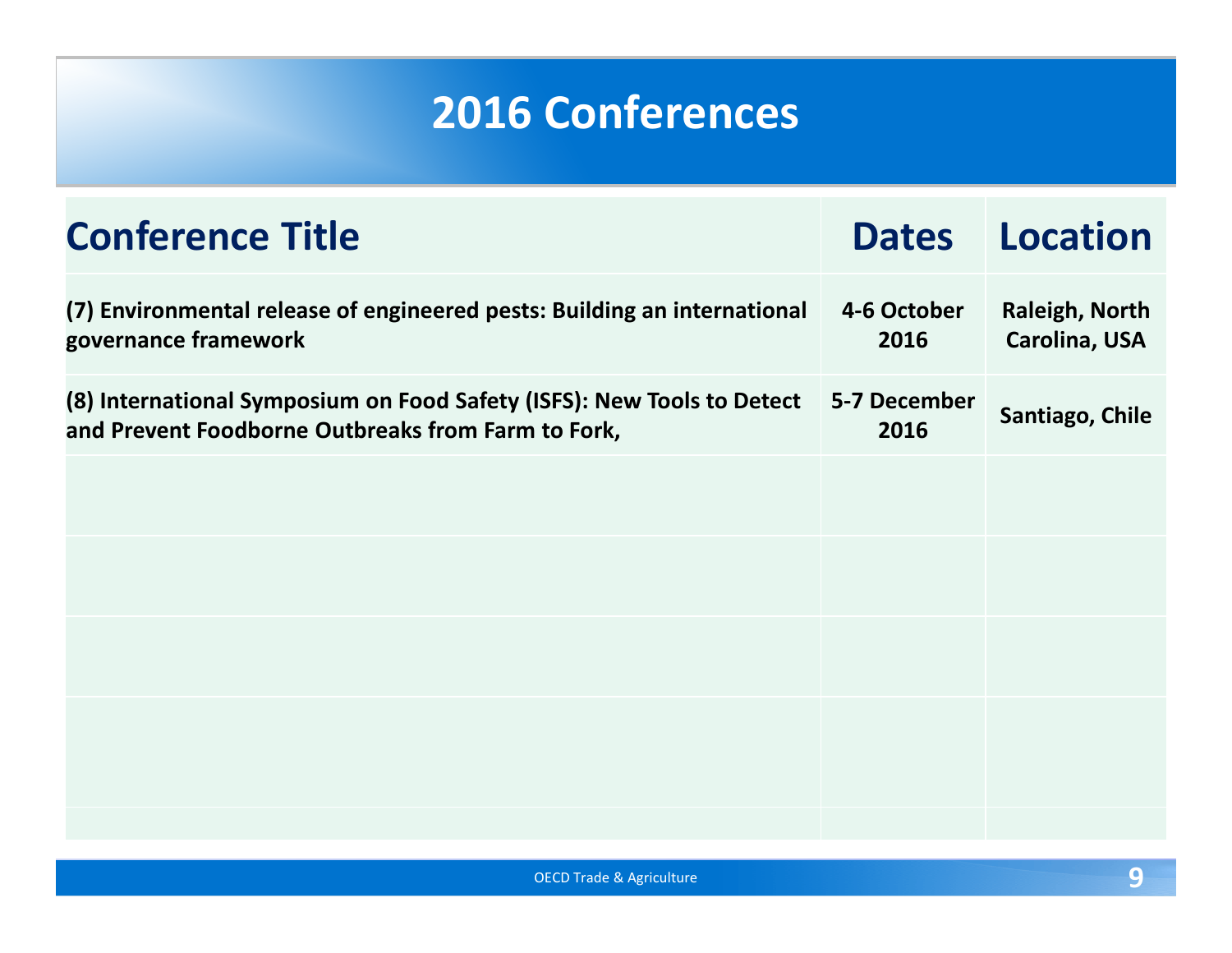# **Information on Fellowship and Conferences:**

#### **Fellowships:**

- From a Member Country to another Member Country
- PhD + Permanent or fixed-term post
- $\bullet$ Up to 26 weeks
- Travel expenses + weekly living allowance
- $\bullet$ Multidisciplinary research
- Travel out between March 1, 2018 to December 15, 2018
- Applications for 2018 deadline is September 10, 2017

#### **Conferences:**

• Applications for 2018 – deadline is September 10, 2017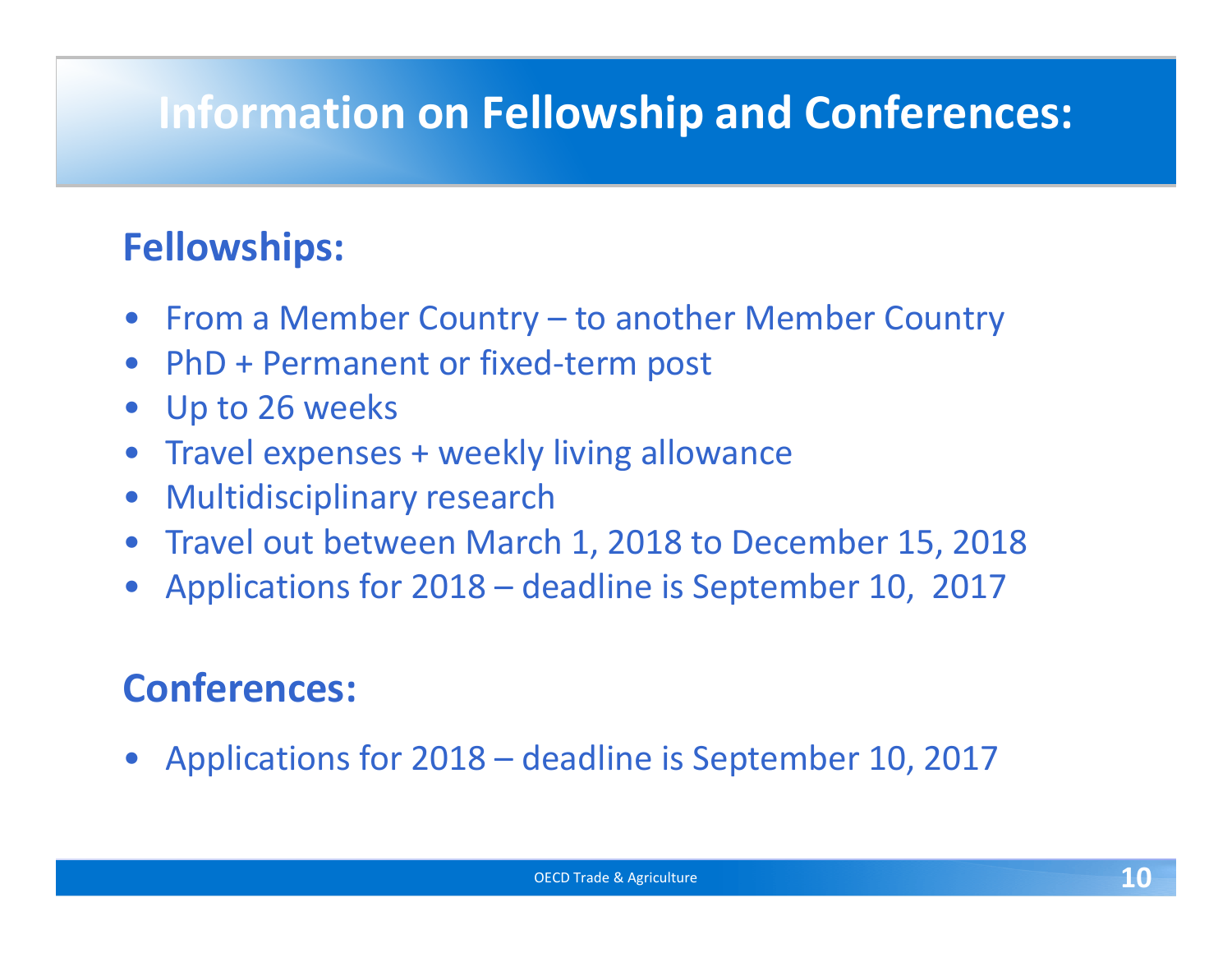### **Selection Process**

- **The Scientific Advisory Body (SAB)**
	- $\bigcirc$ **Six scientists and research administrators**
	- o**Examines all applications for scientific quality**
	- o **Recommends the conferences and fellowships for sponsorship**
- **The Governing Body**
	- o**Delegates from each Member country**
	- o **Final approval of sponsorships according to SAB's recommendations and policy relevance of the applications**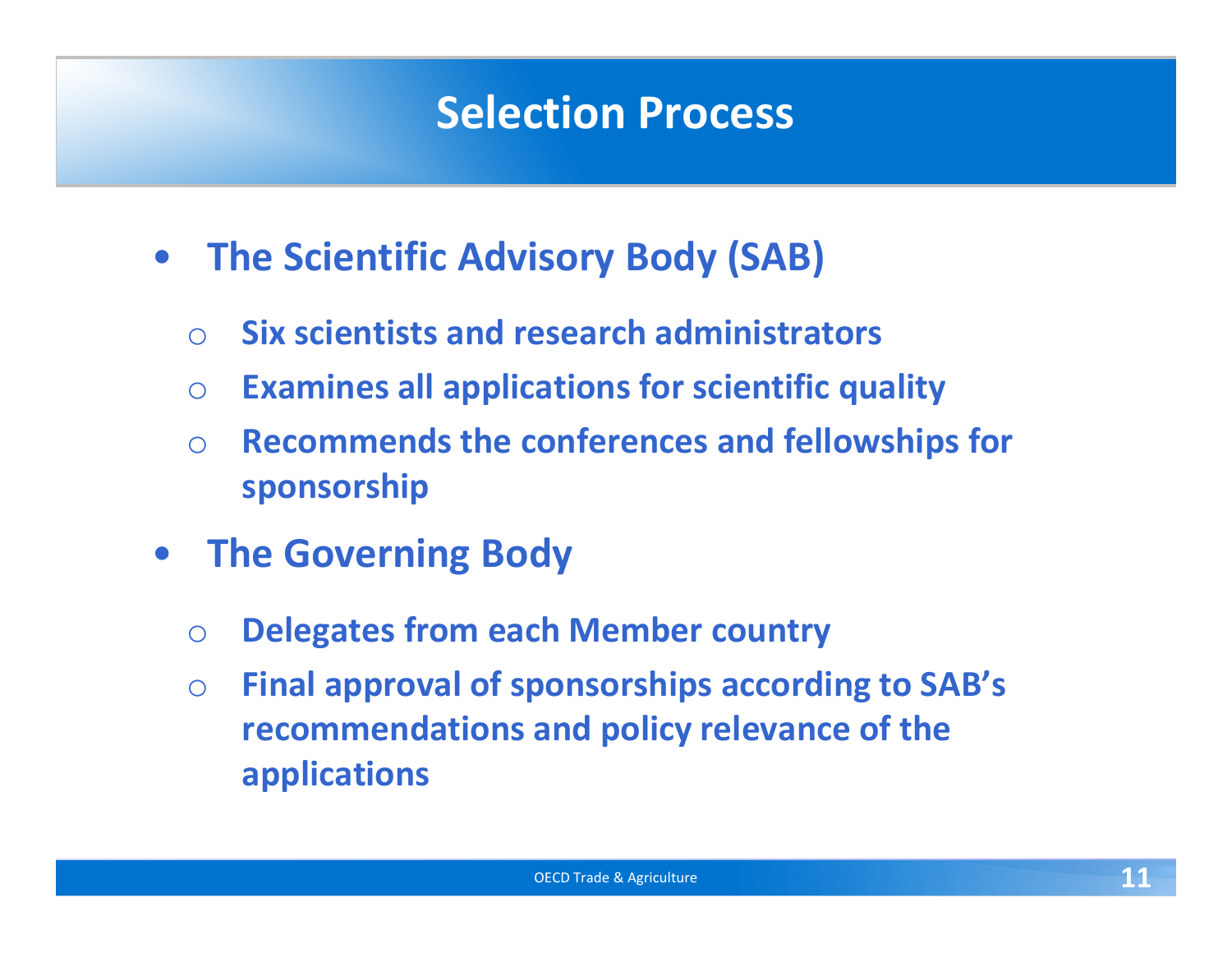# **Outputs required by CRP**

#### **Conferences:**

- $\bullet$ **Publication of Proceedings**
- $\bullet$ **Conference report to OECD**
- $\bullet$ **Evaluation Questionnaires from all Conference partnerships**

#### **Fellowships:**

- $\bullet$ **Report on substantive outputs of research done**
- $\bullet$  **Evaluation Questionnaires from Research Fellows and their Host Laboratories**
- $\bullet$ **Copy of any subsequent publication resulting from the research**

OECD Trade & Agriculture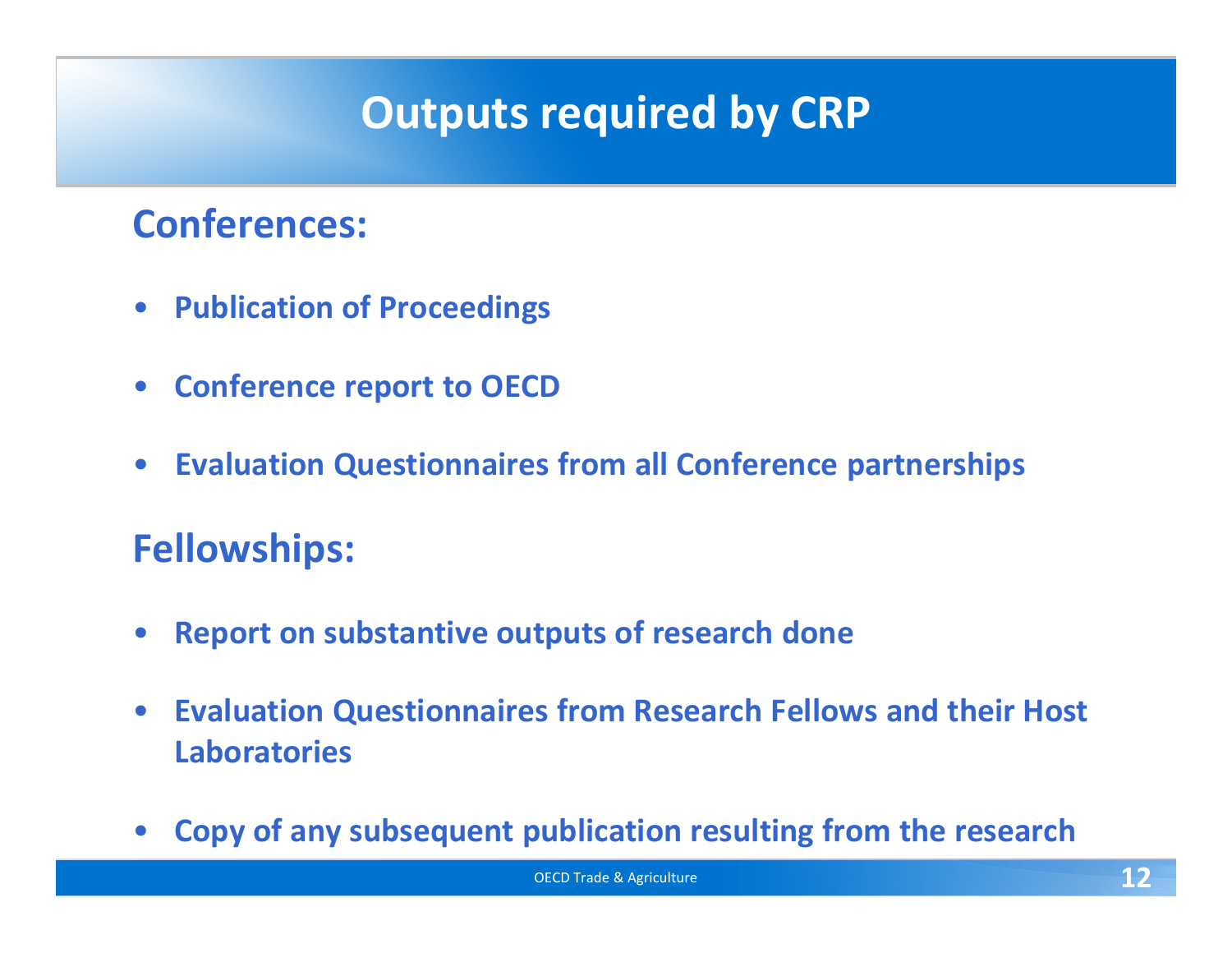# **Importance of the International Symposium on Food Safety from the OECD Perspective**

Food Safety continues to be a major issue for many countries and reducing the burden of food borne illnesses remain a major challenge worldwide.

#### **Value Proposition:**

- $\bullet$  This international symposium was approved under " The Food Chain" theme of CRP recognizing the value it can bring in addressing several key aspects of Food Safety.
- $\bullet$  The speakers include experts from Chile, USA, Canada, New Zealand, Japan, Spain, Australia and Italy which provides a forum for a valuable exchange of ideas.

#### **Areas of Focus at Symposium:**

The scope of the symposium covers a broad range of topics including:

- $\bullet$ Microbiological and molecular detection;
- $\bullet$ Risk assessment;
- $\bullet$ Modelling;
- •Future possibilities in productive analytics; and
- $\bullet$  Regulatory approaches which lends way to a robust science-policy examination of key issues.